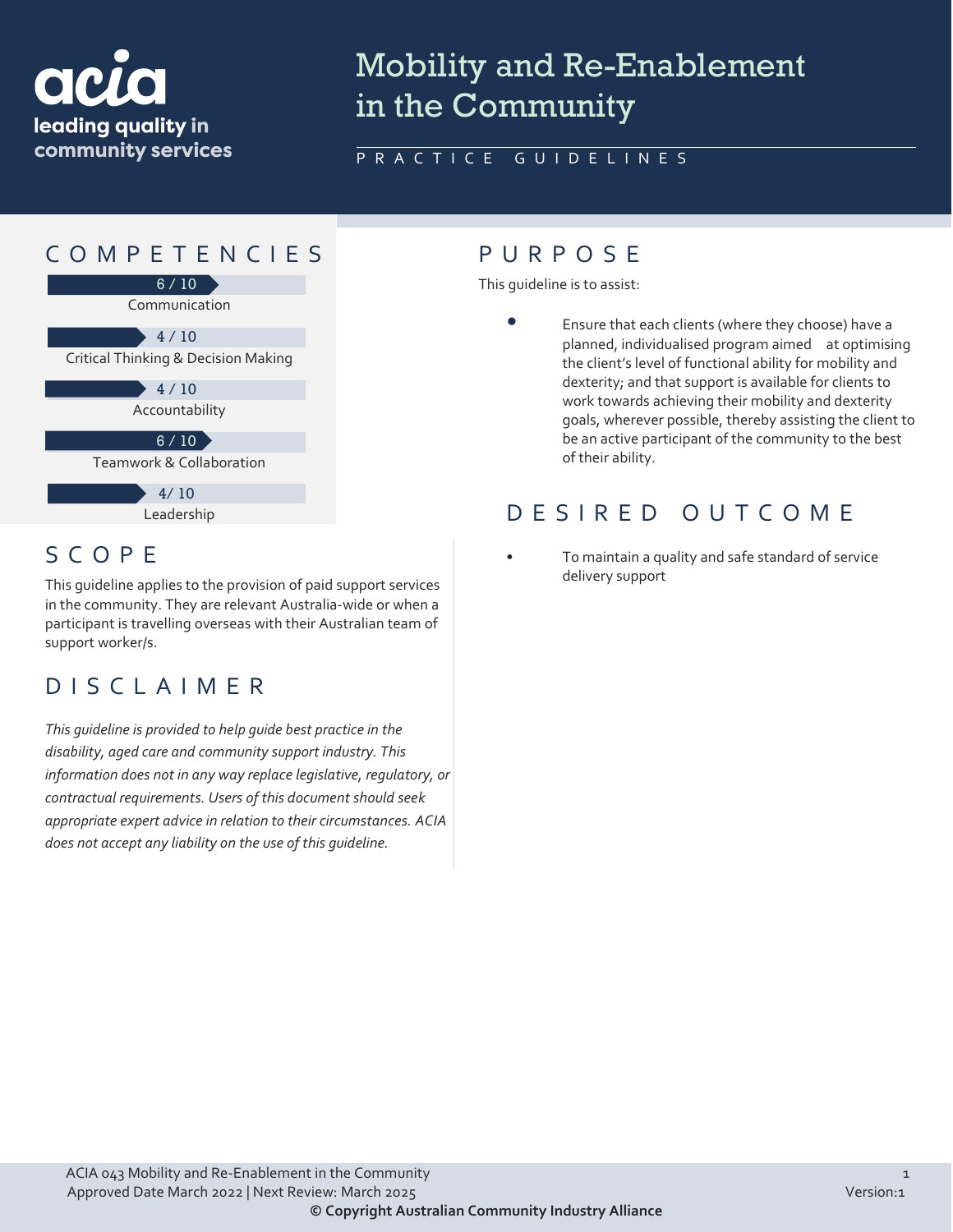### DEFINITIONS & SUPPORTING INFORMATIO N

**Community Supports and/or Services** is defined as the provision of paid supports and services in a service user's home or community. It includes but is not limited to, the following activities of daily living:

- personal care or support
- housework or domestic assistance
- transport assistance
- community access
- social support
- nursing services
- clinical supports
- gardening and home maintenance
- palliative care
- respite care

**Support Worker** - A paid person who assists people to perform tasks of daily living so as to participate in social, family and community activities in the person's home and their community. Support Workers have been commonly known in the past as attendant care worker, disability worker, aged care worker, community worker, homecare worker, care worker or paid carer.

**Service Provider** - Organisation or person accountable for the delivery of supports to Clients.

**Carer** - a person that provides supports to the Client at no cost (generally family or friend).

**Support Worker Competency** - trained and assessed as competent by a Registered Nurse or a person deemed competent by the provider to safely and appropriately perform a specified task as a support worker.

**Client** means the service user, participant, user, care recipient, consumer or person receiving the nursing or support services.

**Plan** means a Service Plan, Support Plan or Individual Plan (however titled – the plan) is a document developed in response to a request for service. It is developed by a Registered Nurse or a person deemed competent by the provider from the service provider, prior to the commencement of service delivery. It outlines the expected outcomes of the requested care/services and the tasks, duties and interventions required to meet the care and service needs of the client (within the parameters of the funding program). The plan guides and directs the individual support worker or Registered Nurse in their day-to- day delivery of the services.

**Registered Nurse** means a person who has completed the prescribed educational preparation, demonstrated competence for practice, and is registered and licensed with the Australian Health Practitioner Regulation Agency (AHPRA) as a Registered Nurse.

**Competent** means having been trained and assessed by a registered nurse or enrolled nurse or approved assessor as competent to safely and appropriately perform a specified task.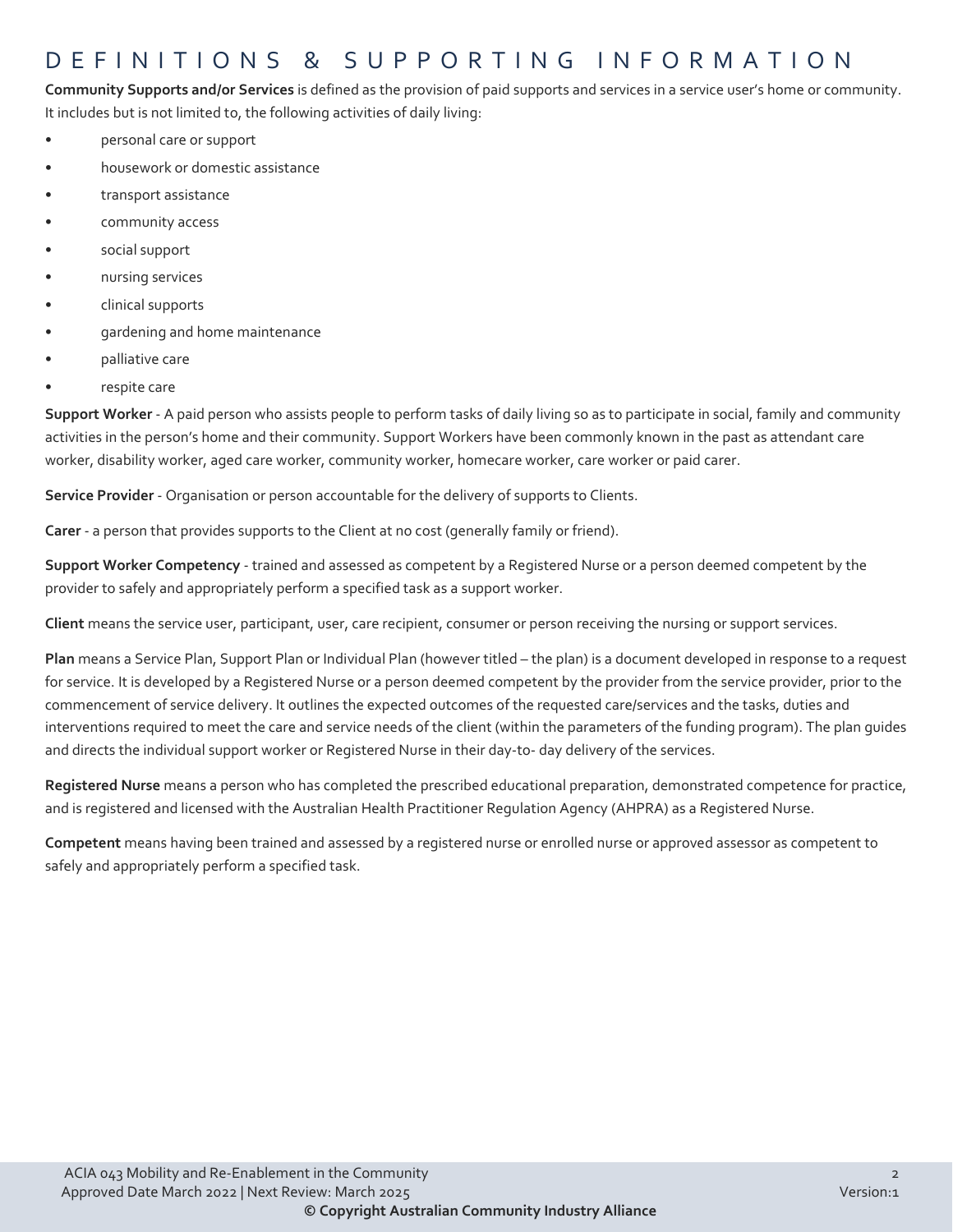### GUIDELINE

Each client's needs regarding mobility and dexterity will be identified through assessment as related to goals and service provision. Information gathered during the assessment process. This assessment is undertaken collaboratively in consultation with the client and key stakeholders (inc. Medical Officer, Registered Nurse, Physiotherapist), with the aim of identifying all strengths, weaknesses and opportunities for maximising the mobility and dexterity capabilities of that client.

A Physiotherapist (and/or a Registered Nurse) will assess each client for their ability to safely mobilise, transfer and reposition and then develop individualised mobility support strategies in line with clients' identified care needs and their goals, if any. A Physiotherapist (and/or a Registered Nurse) will also provide advice to clients and staff on methods of transferring, aids/devices/ equipment to be used and the number of staff required.

An individualised Care Plan (unless is it not an identified care need or choice) will be developed for each client at based on their identified care needs, their goals, if any, and the individualised mobility support strategies. This will include information about mobility and dexterity aids, devices, or equipment if the client needs to use these and the number of staff required to assist the client with mobility, transfers and repositioning, if any.

A supervised and competent support worker may assist clients to implement their individualised mobility and dexterity strategies, under the direction of a Physiotherapist /Medical Practitioner or Registered Nurse. Support workers may also, or alternatively, be required to provide this assistance to clients. They must do so under instruction from a Physiotherapist and/or a Registered Nurse.

Circumstances may arise where it is identified through assessment, or on advice from a medical practitioner or allied health practitioner, that a client requires support from allied health professional/s which is additional to the support usually available at the Centre. In these circumstances, following consultation with the client and/or their support decision maker, efforts will be made to arrange for the relevant allied health professional/s to visit the client. If this is not possible, assistance will be provided to make an appointment and arrange transfer to and from that appointment external.

Regular evaluation / review of each client's progress against their mobility and dexterity goals should take place.

An opportunity to discuss the client's mobility and dexterity needs, goals and support strategies should be provided at each regular case conferences.

Environment must be maintained in a way which aids mobility and supports client independence in relation to mobility and dexterity

Staff may be required to assist clients with moving, walking, wheelchair use, and using devices and appliances designed to aid mobility and dexterity, including the fitting of artificial limbs and other personal mobility aids.

Equipment provided to aid clients with mobility and dexterity, or for a rehabilitation program, will be maintained in good working order, or undertaken by the client. A reporting system needs to be in place to facilitate timely repairs or replacement of aids, devices and equipment where needed.

In the event that a client requires a custom-made device, information should be provided to the client and/or their support decision maker regarding what is available and what other options there may be available for accessing the device.

All relevant staff should be provided with education to ensure they know how to safely use equipment designed to assist clients with their mobility and dexterity and to mitigate the risk of associated injury.

All staff who assist clients with mobility and dexterity must be deemed competent in safe manual handling practices.

Bed poles or Bed Sticks (inclusive of all types and models) are not to be used.